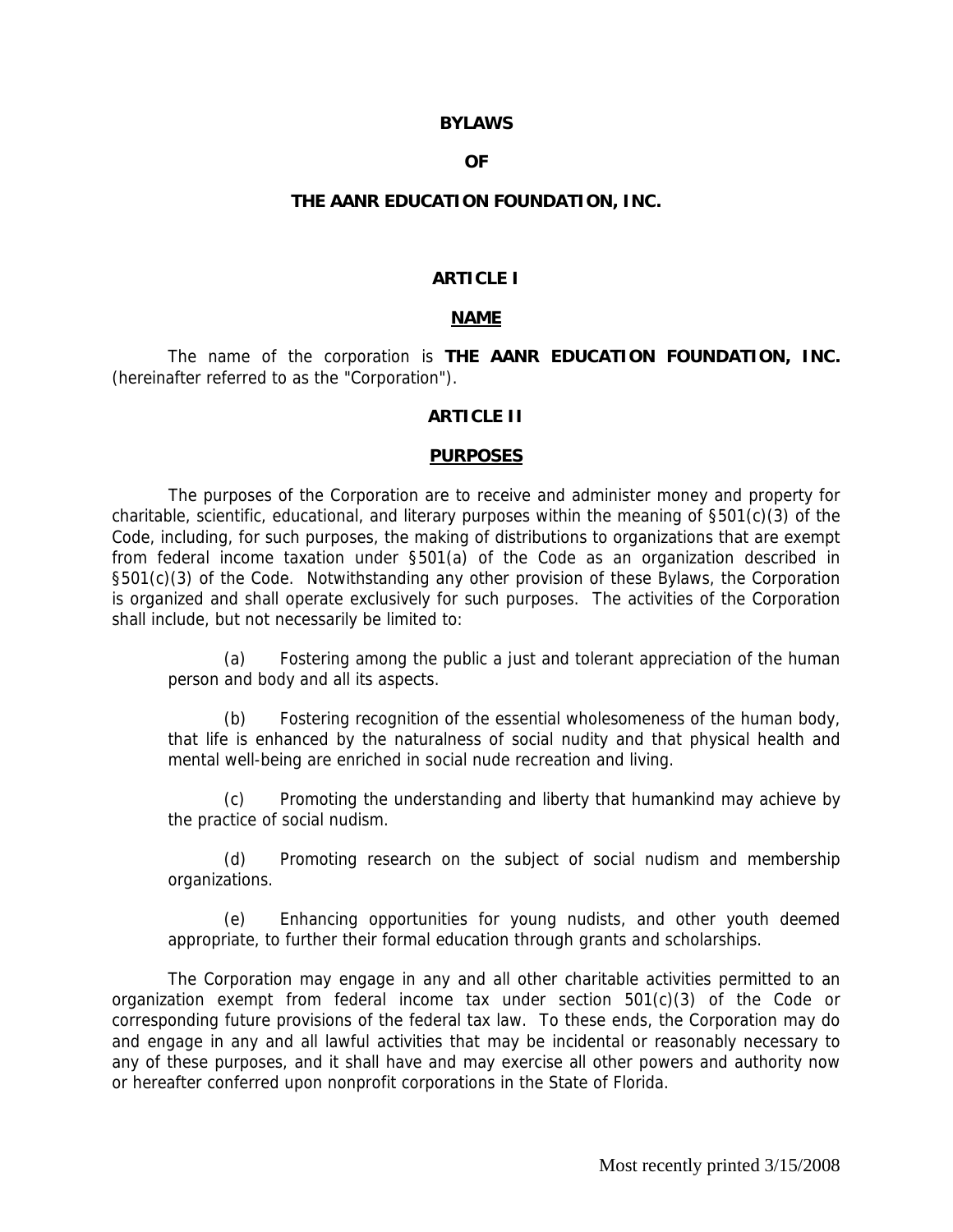No part of the income or principal of the Corporation shall inure to the benefit of any Director or officer of the Corporation or any other private individual, except that the Corporation shall be authorized and empowered to pay reasonable compensation for services actually rendered to it, and to make reasonable payments and distributions in furtherance of the aforementioned purposes of the Corporation. The Corporation shall not engage in any activity which is prohibited to a corporation exempt from federal income tax under section 501(c)(3) of the Code or any corresponding future provision of the federal tax law. In accordance with the existing federal tax law, the Corporation shall not participate or intervene in any political campaign on behalf of any candidate for public office by publishing or distributing statements, or in any other way, except as permitted by the provisions of Section 501(h) of the Code. No substantial part of the activities of the Corporation shall be the carrying on of propaganda, or otherwise attempting to influence legislation.

The Corporation hereby expresses its intent to be an organization exempt from federal income taxation under §501(a) of the Code as an organization described in §501(c)(3) of the Code, and to be an organization contributions to which are deductible under  $\S$ §170(c)(2), 2055(a)(2), 2106(a)(2)(A)(ii) and 2522(a)(2) of the Code.

## **ARTICLE III**

## **STOCK**

The Corporation shall not issue shares of stock.

#### **ARTICLE IV**

#### **OFFICES**

Section 4.1. **Business Offices**. The principal office of the Corporation shall be located at 1703 North Main Street, Kissimmee, Florida 34744. The Corporation may have such other office or offices, either within or without the State of Florida, as the Board of Directors may from time to time designate or as the purposes of the Corporation may require from time to time.

Section 4.2. **Registered Office**. The Corporation shall have and continuously maintain in the State of Florida a registered office, and a registered agent whose office is identical with such registered office, as required by the Florida Not-for-Profit Corporation Act. The registered office may be, but need not be, identical with the principal office in the State of Florida, and the address of the registered office may be changed from time to time by the Board of Directors.

## **ARTICLE V**

#### **MEMBERSHIP**

The Corporation shall not have members.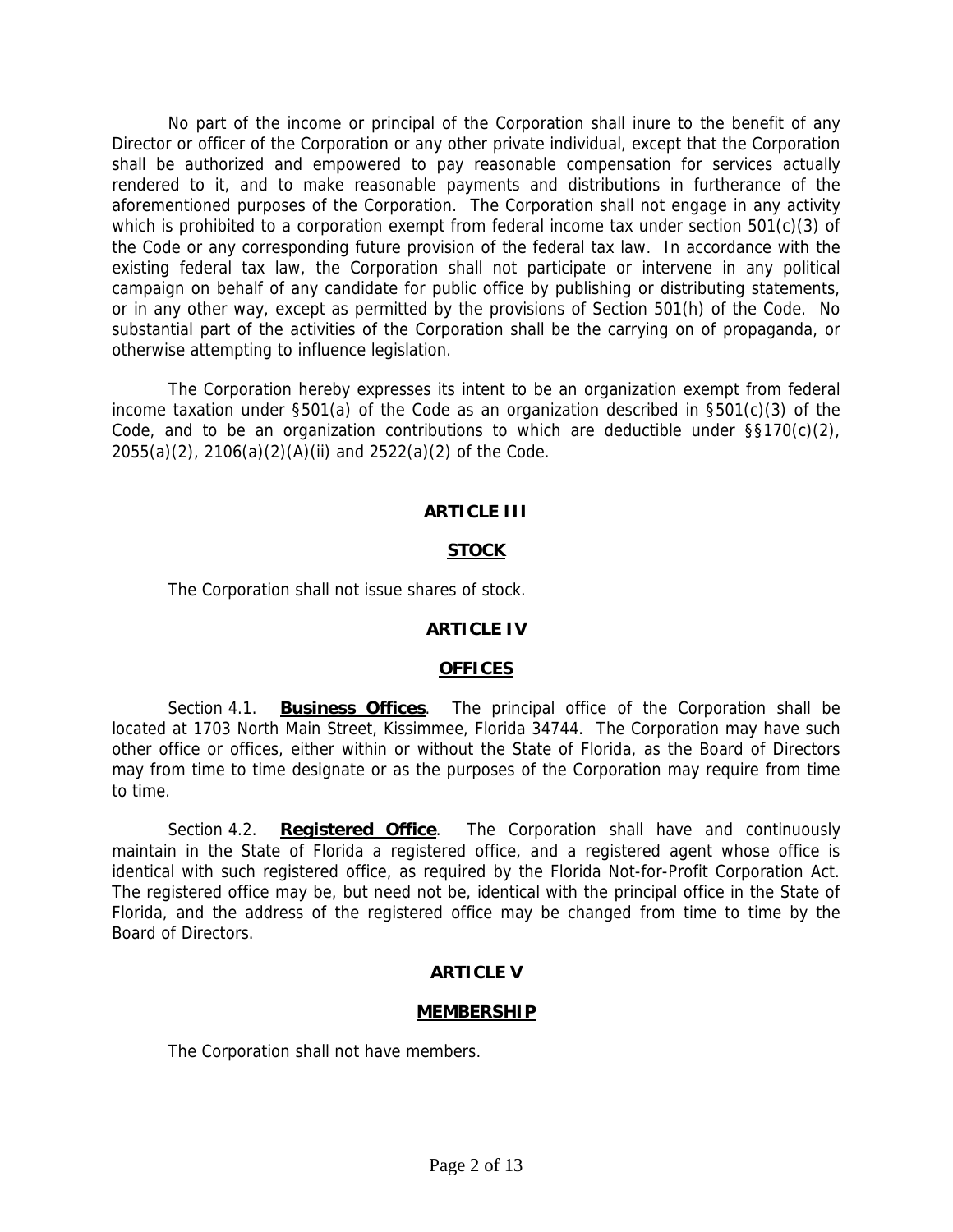## **ARTICLE VI**

#### **BOARD OF DIRECTORS**

Section 6.1. **Generally**. All power and authority of the Corporation shall be vested exclusively in the Board of Directors, which shall manage and direct the affairs of the Corporation consistent with the purposes of the Corporation. The members of the Board of Directors shall be referred to as "**Directors**". The Board of Directors, by general resolution, may delegate to committees of its own members or to officers of the Corporation such powers as it may see fit.

Section 6.2. **Number and Qualification**. The number of Directors of the Corporation shall be fixed from time to time, within any limits set forth in the Corporation's Articles of Incorporation, by resolution of the Board of Directors, but in no event shall there be less than nine (9) Directors. However, any decrease in the number of Directors shall not result in the removal of an incumbent Director. Directors shall be of legal age and need not be residents of the State of Florida.

## Section 6.3. **Election and Term**.

(a) Each Director shall serve until removal, resignation, death, or disability, or, if earlier, upon the termination of any term set forth by the Board of Directors by resolution of the Board of Directors.

(b) At the first meeting of the Directors, the Directors shall, by resolution, be divided into three (3) classes with the number of Directors in each class being as nearly equal as possible. The term of office of those of the first class shall expire at the first annual meeting of the Corporation. The term of office of those of the second class shall expire at the second annual meeting of the Corporation. The term of office of those of the third class shall expire at the third annual meeting of the Corporation. At each annual meeting, Directors shall be chosen for a full term to succeed those whose terms have expired. Any increase or decrease in the number of Directors thereafter shall be so apportioned among the classes as to make all classes as nearly as equal in number as possible.

(c) Subject to paragraph (b) of this Section 6.3, all Directors of a class shall be elected as a group by the then serving Directors. All candidates for the Board of Directors shall be voted upon in a single ballot, and any outgoing Director who participates in the election shall be required to vote for as many different candidates as the number of elected Director positions to be filled in such election. There shall be no cumulative voting. The candidates, equal in number to the number of positions to be filled, who receive the largest number of votes in such single ballot shall be elected to serve as a Director.

(d) Subject to Section 6.4, upon the end of any term, a Director may nominate and vote for himself or herself for re-election.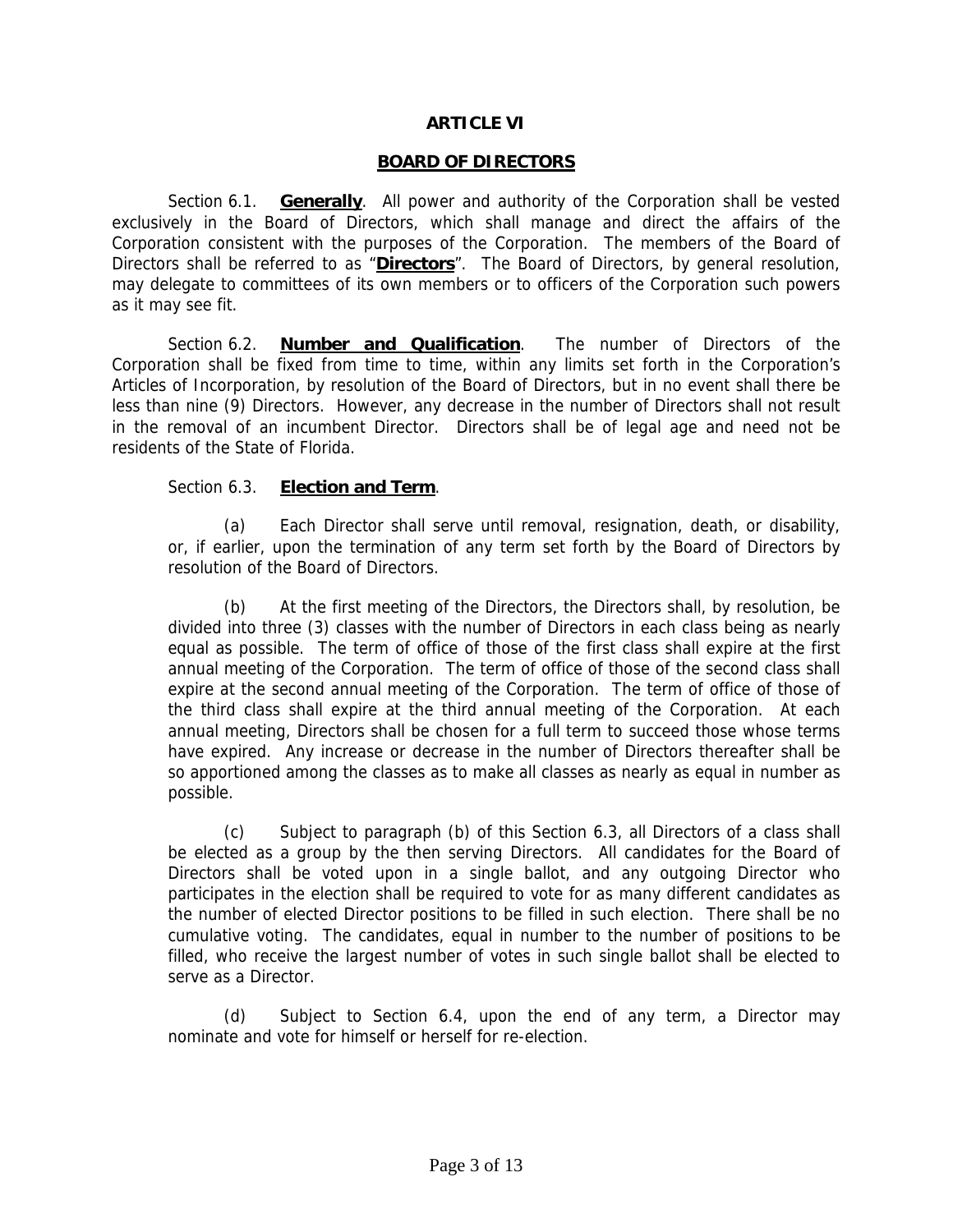Section 6.4. **Term**. Subject to paragraph (b) of Section 6.3, each Director shall serve for a terms of three (3) years and shall hold office until his or her successor is elected and shall qualify, or until his or her earlier resignation or removal.

Section 6.5. **Vacancies**. In the event of a vacancy in the Board for any reason, including an increase in the number of Directors, the then members of the Board shall elect new Director(s). A Director elected by the Board to fill a vacancy shall serve for the unexpired term of his or her predecessor in office, until his or her successor is elected and shall qualify, or until his or her earlier resignation or removal.

Section 6.6. **Removal**. A Director of the Corporation may be removed at any meeting of the Board, duly called and at which there is a quorum, by the affirmative vote of a 2/3rds majority of Directors seated. The presence or absence of such Director shall not be taken into account for the purpose of determining whether a quorum is present, and such Director shall not be entitled to cast a vote on the question of his or her removal from office. A proposed removal of a Director at a Board meeting shall require a separate vote for each Director sought to be removed. The meeting notice shall state the purpose, or one of the purposes, of the meeting is the removal of a Director. Before any Director may be removed, written charges specifying the alleged sufficient cause that is detrimental to the best interests of the Corporation shall be filed with all members of the Board, the President or the Secretary. A copy thereof shall be served on the Director charged, and he or she shall be given the opportunity, at a meeting of the Board, to be heard on the subject of the charges. Any vacancy created by the removal of a Director at a Board meeting shall be filled by the members of the Board at the same meeting. Any Director removed from office shall turn over to the Board within seventy-two (72) hours any and all records of the Corporation in his or her possession. A Director who is removed from the Board shall not be eligible to stand for reelection until the next annual meeting of the Board.

Section 6.7. **Resignation**. Any Director may resign at any time by giving written notice to all members of the Board, the Chairperson, the President or the Secretary of the Corporation. Unless otherwise specified in such written notice, the resignation shall be effective upon delivery. Failure of any member of the Board of Directors to attend three consecutive meetings of the Board without excuse shall, in the discretion of the Board of Directors, operate as a resignation from membership of the Board of Directors.

Section 6.8. **Place of Meeting**. Directors' meetings may be held within or without the State of Florida at such places as the Board of Directors shall determine.

Section 6.9. **Regular and Special Meetings**. The annual meeting of the Board of Directors shall be held on the first Saturday following the second Wednesday of August of each calendar year. In addition, regular meetings of the Board of Directors shall be held at such times as the Board of Directors may fix; provided, however, that the Directors shall meet at least twice in each calendar year. Special meetings may be called by the President or by a majority of the Board of Directors. Notice of each special meeting shall set forth the purpose of the special meeting and shall be given by the Secretary to each Director not less than fourteen (14) days before the meeting, unless each Director shall waive notice thereof before or after the meeting.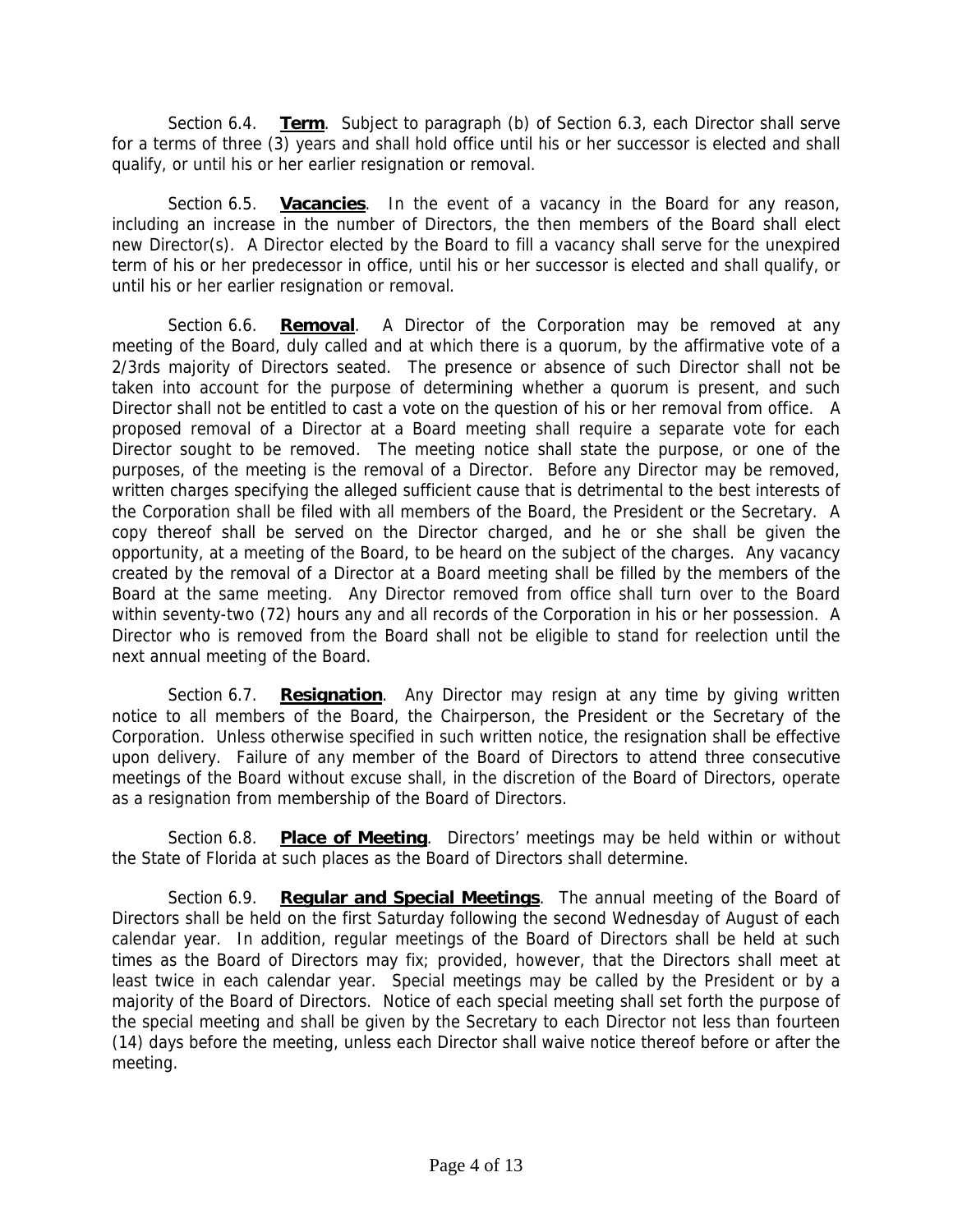Section 6.10. **Quorum**. A majority of the Directors entitled to vote then in office shall constitute a quorum for the transaction of any business at any meeting of the Board of Directors, and the act of a majority of the Directors shall be the act of the Board of Directors, except any act of removal of a Director, or any change to the Articles of Incorporation or Bylaws, shall require a 2/3rds quorum of all Directors entitled to vote, and a 2/3rds majority vote .

Section 6.8. **Action Without Meeting**. Any action required by law to be taken at a meeting of the Board of Directors, or any action that may be taken at a meeting of the Board of Directors, may be taken without a meeting or notice if a consent in writing, setting forth the action so taken, shall be signed by all of the members of the Board of Directors, and such consent shall have the same force and effect as a unanimous vote at a meeting. Action taken under this Section is effective when the last Director signs the consent, unless the consent specifies a different effective date. A consent signed under this Section shall have the effect of a meeting vote and may be described as such in any document.

Section 6.9. **Meetings by Telephone**. The Board may participate in a meeting by means of a conference telephone call or by electronic media, provided that all Directors participating in the meeting can hear or communicate with one another at the same time. Participation by such means shall constitute presence at such meeting.

Section 6.13. **Duties of Directors**. A Director shall perform his or her duties as a Director, including his or her duty as a member of any committee of the Board of Directors upon which he or she may serve, (a) in good faith, (b) in a manner he or she reasonably believes to be in the best interest of the Corporation, and (c) with such care as an ordinarily prudent person in a like position would use under similar circumstances. In performing his or her duties, a Director shall be entitled to rely on information, opinions, reports or statements, including financial statements and other financial data, in each case prepared or presented by:

(a) one or more officers or employees of the Corporation whom the Director reasonably believes to be reliable and competent in the matters presented,

(b) counsel, public accountants or other persons as to matters which the Directors reasonably believe to be within such person's professional or expert confidence, or

(c) a committee of the Board of Directors upon which he or she does not serve, duly designated in accordance with a provision of the Articles of Incorporation or these Bylaws, as to matters within its designated authority, which committee the Director reasonably believes to merit confidence.

A person who performs his or her duties in compliance with this Section shall have no liability by reason of being or having been a Director of the Corporation.

Section 6.14. **Director Conflicts of Interest**. No contract or other transaction between the Corporation and one or more of its Directors or any other corporation, firm, association or entity in which one or more of its Directors are Directors or officers or are financially interested, shall be either void or voidable because of such relationship or interest or because such Director or Directors are present at the meeting of the Board of Directors or a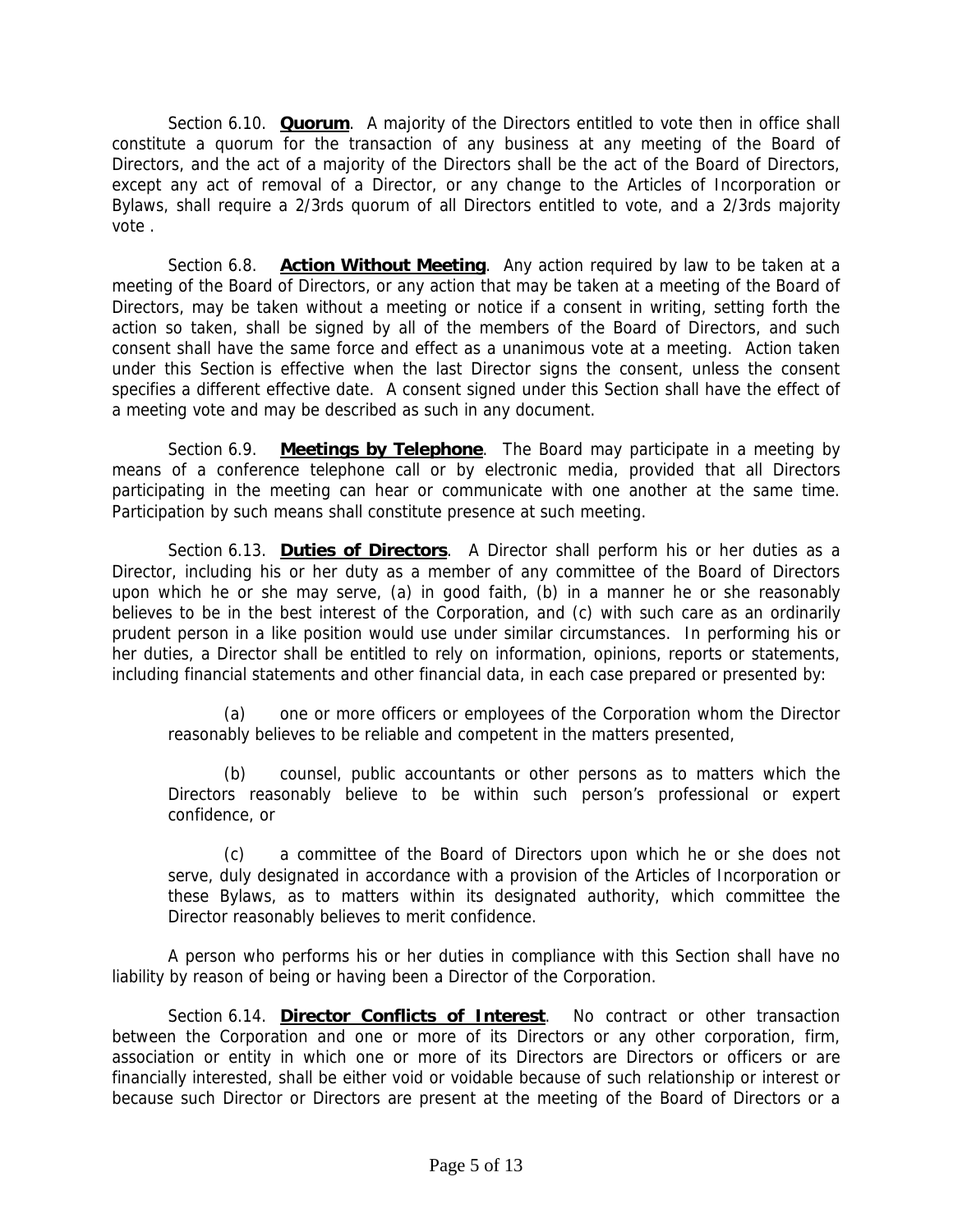committee thereof which authorizes, approves or ratifies such contract or transaction or because his, her, or their votes are counted for such purpose, if:

(d) The fact of such relationship or interest is disclosed or known to the Board of Directors or committee which authorizes, approves or ratifies the contract or transaction by a vote or consent sufficient for the purpose without counting the votes or consents of such interested Directors; or

(e) The contract or transaction is fair and reasonable to the Corporation at the time it is authorized by the Board of Directors or a committee.

Common or interested Directors may be counted in determining the presence of a quorum at a meeting of the Board of Directors or a committee thereof which authorizes, approves or ratifies such contract or transaction.

Section 6.15. **Compensation of Directors**. Directors shall not receive any stated salary for their services, but by resolution of the Board of Directors, a fixed reasonable sum or expenses of attendance, if any, or both, may be allowed for attendance at each regular or special meeting of the Board of Directors. The Board of Directors shall have power in its discretion to contract for and to pay to Directors rendering unusual or exceptional services to the Corporation special compensation appropriate to the value of such services.

Section 6.16. **Presumption of Assent**. A Director of the Corporation who is present at a meeting of the Board of Directors or a committee thereof at which action on any corporate matter is taken shall be presumed to have assented to the action taken unless his or her dissent shall be entered in the minutes of the meeting or unless he or she shall file his or her written dissent to such action with the person acting as the secretary of the meeting before the adjournment thereof or shall forward such dissent by registered mail to the Secretary of the Corporation immediately after the adjournment of the meeting. Such right to dissent shall not apply to a Director who voted in favor of such action.

## **ARTICLE VII**

## **OFFICERS**

Section 7.1. **Officers**. The officers of the Corporation shall include a President, Vice President, Secretary and a Treasurer, each of whom shall be elected by and from the Board of Directors. Any two or more offices may be held by the same person. The officers so elected shall perform the duties set forth below and such other duties as may be assigned to him or her by the Board of Directors. Officers (except President, as stated below) who are also Directors shall have full voting rights.

Section 7.2. **President**. The President shall preside at all meetings of the Board of Directors. The President shall have general charge and supervision of the business and affairs of the Corporation, subject to the direction of the Board of Directors, and shall perform such other duties as may be assigned to him or her by the Board of Directors. The President does not have voting rights except in the event of a tie vote.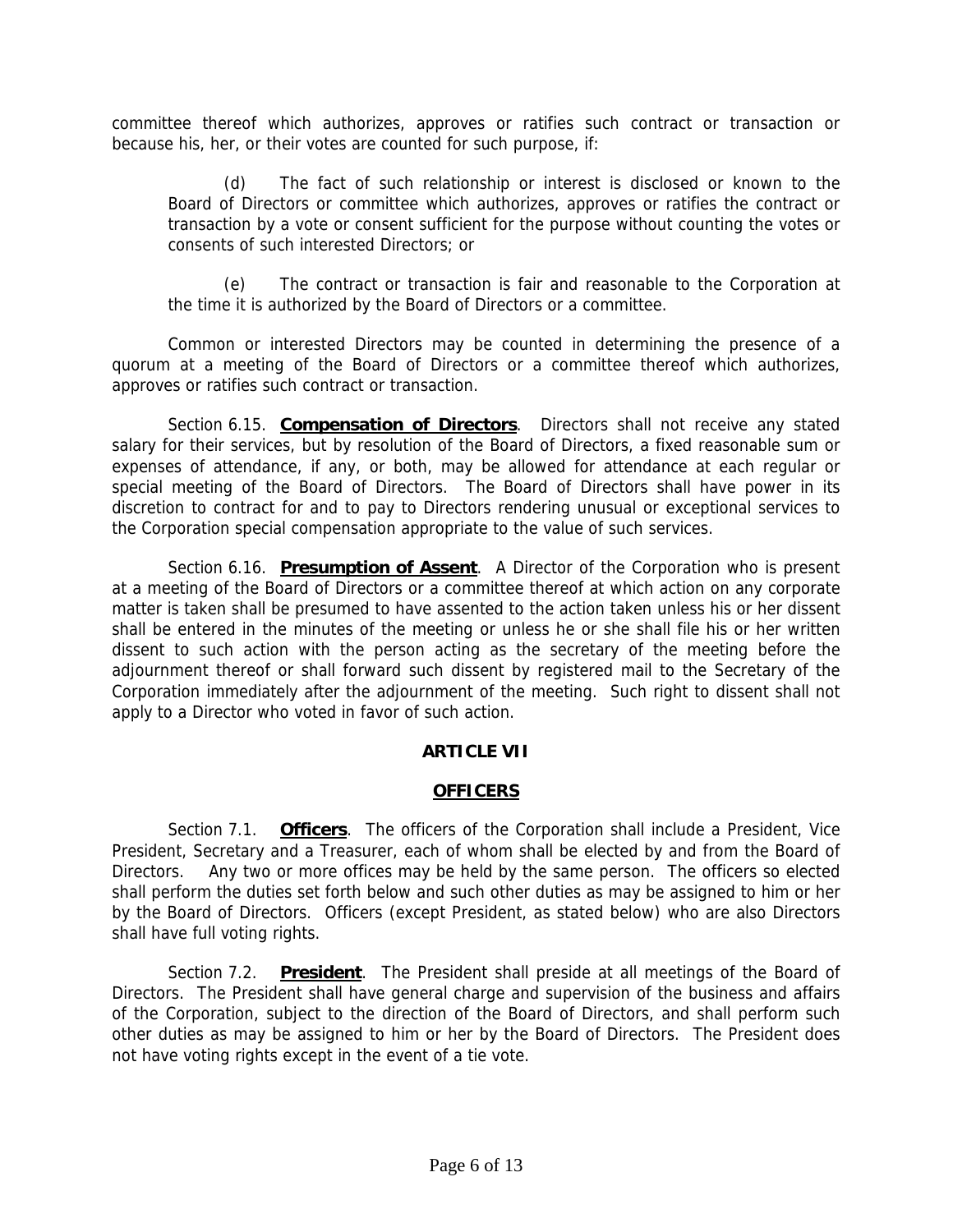Section 7.3. **Vice President**. The Vice President shall have such powers and perform such duties as the Board of Directors shall from time to time designate. In the absence or disability of the President, a Vice President specifically designated by the vote of the Board of Directors shall have the powers and shall exercise the duties of the President.

Section 7.4. **Secretary**. The Secretary shall (i) have the custody of and maintain all of the corporate records except the financial records, (ii) shall record the minutes of all meetings of the Board of Directors and shall be responsible for compliance with Section 6.1 with respect to such minutes, and (iii) send all notices of meetings out to the Board of Directors. In addition, the Secretary shall perform such other duties as may be prescribed by the Board of Directors or President.

Section 7.5. **Treasurer**. The Treasurer shall (i) have custody of all corporate funds and financial records, (ii) keep full and accurate accounts and records of receipts and disbursements of the Corporation and be responsible for compliance with Section 6.1 with respect to such accounts and records, and (iii) render an accounting whenever required by the Board of Directors or President. In addition, the Treasurer shall perform such other duties as may be prescribed by the Board of Directors or President.

Section 7.6. **Election and Term of Office**. As far as practicable, the officers of the Corporation shall be elected to a term of two (2) years at a meeting of the Board of Directors. If the election of officers is not held at least bi annually, the election shall be held as soon thereafter as is practicable. Each officer shall hold office until his or her successor shall have been duly elected and shall have qualified, or until his or her earlier resignation, removal from office, or death.

Section 7.7. **Removal**. An Officer of the Corporation may be removed at any meeting of the Board, duly called and at which there is a quorum, by the affirmative vote of a 2/3rds majority of Directors seated. A proposed removal of an Officer shall require a separate vote for each Officer sought to be removed. The meeting notice shall state the purpose, or one of the purposes, of the meeting is the removal of an Officer. Before any Officer may be removed, written charges specifying the alleged sufficient cause that is detrimental to the best interests of the Corporation shall be filed with all members of the Board, the President or the Secretary. A copy thereof shall be served on the Officer charged, and he or she shall be given the opportunity, at a meeting of the Board, to be heard on the subject of the charges. Any vacancy created by the removal of an Officer at a Board meeting shall be filled by the members of the Board at the same meeting. Any Officer removed from office shall turn over to the Board within seventy-two (72) hours any and all records of the Corporation in his or her possession. An Officer who is removed from the Board shall not be eligible to stand for reelection until the next annual meeting of the Board.

Section 7.8. **Vacancies**. A vacancy in any office because of resignation, removal, death or otherwise, may be filled by the Board of Directors for the unexpired portion of the term (if any).

Section 7.9. **Salaries**. Officers shall not receive any stated salary for their services, but by resolution of the Board of Directors, a fixed reasonable sum or expenses of attendance, if any, or both, may be allowed for attendance at each regular or special meeting of the Board of Directors. The Board of Directors shall have power in its discretion to contract for and to pay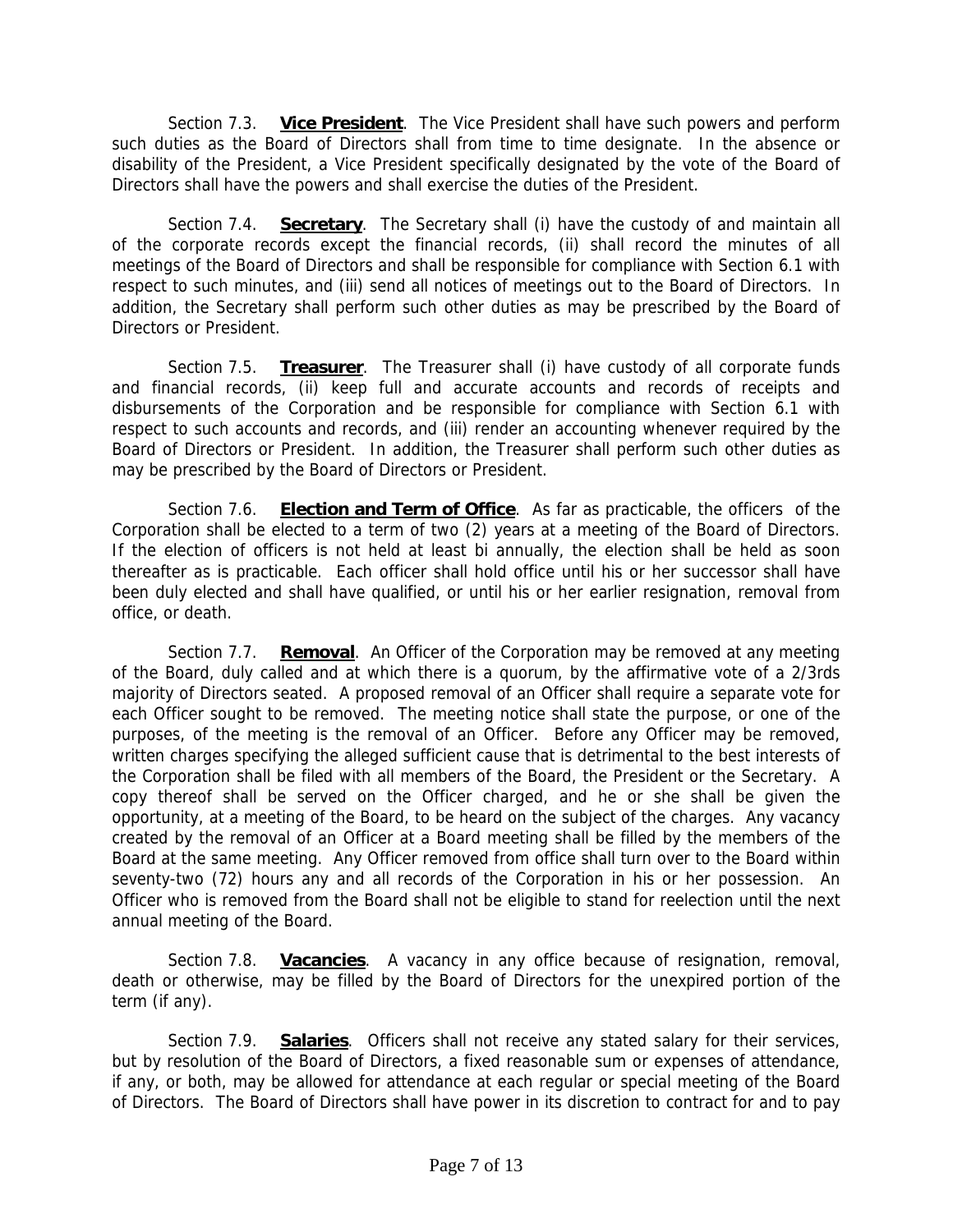to Officers rendering unusual or exceptional services to the Corporation special compensation appropriate to the value of such services.

# **ARTICLE VIII**

## **COMMITTEES**

Section 8.1. **Executive Committees**. The Board of Directors may, by resolution duly adopted, establish one or more committees, each of which shall consist of two or more Directors, which committees, to the extent provided by such resolution, shall have and exercise the authority of the Board of Directors in the management of the Corporation; provided, however, that the designation of such committees and delegations of authority thereto shall not operate to relieve the Board of Directors, or any Director individually, of any responsibility imposed on him or her by these Bylaws, or by law. Any member of any such committee may be removed by the Board of Directors whenever, in the judgment of the Board of Directors, the interests of the Corporation would be served best by such removal.

Section 8.2. **Standing Committees**. There shall be three (3) permanent standing committees, consisting of at least three (3) Directors, appointed by the Board of Directors. The three (3) permanent standing committees are the Nominating Committee (as described in Section 8.3), the Gifts, Grants and Loans Committee (as described in Section 8.4) and the Funding Committee (as described in Section 8.5).

Section 8.3. **Nominating Committee**. The Nominating Committee shall be composed of at least three (3) Directors selected by the Board of Directors. The Nominating Committee shall present to the Board of Directors a list of candidates for officers and Directors at the annual meeting of the Board of Directors.

Section 8.4. **Gifts, Grants and Loans Committee**. The Gifts, Grants and Loans Committee shall be composed of at least three (3) Directors selected by the Board of Directors. The Gifts, Grants and Loans Committee shall present to the Board of Directors candidates and/or applicants to receive gifts, grants or loans from the Corporation and report on those requests for gifts, grants or loans from the Corporation that were received by the Corporation or the Gifts, Grants and Loans Committee but with respect to which the Gifts, Grants and Loans Committee has recommended denial of such request.

Section 8.5. **Funding Committee**. The Funding Committee shall be composed of at least three (3) Directors selected by the Board of Directors. The Funding Committee shall present to the Board of Directors a list of potential donors to the Corporation.

Section 8.6. **Advisory Committees**. Other Committees not having and exercising the managerial authority of the Board of Directors may be established by appointment of the Chairman or the Board of Directors. Any member of such committee may be removed by the Chairman or the Board of Directors (whoever appointed such member) whenever in the judgment of such persons the interests of the Corporation would be best served by such removal.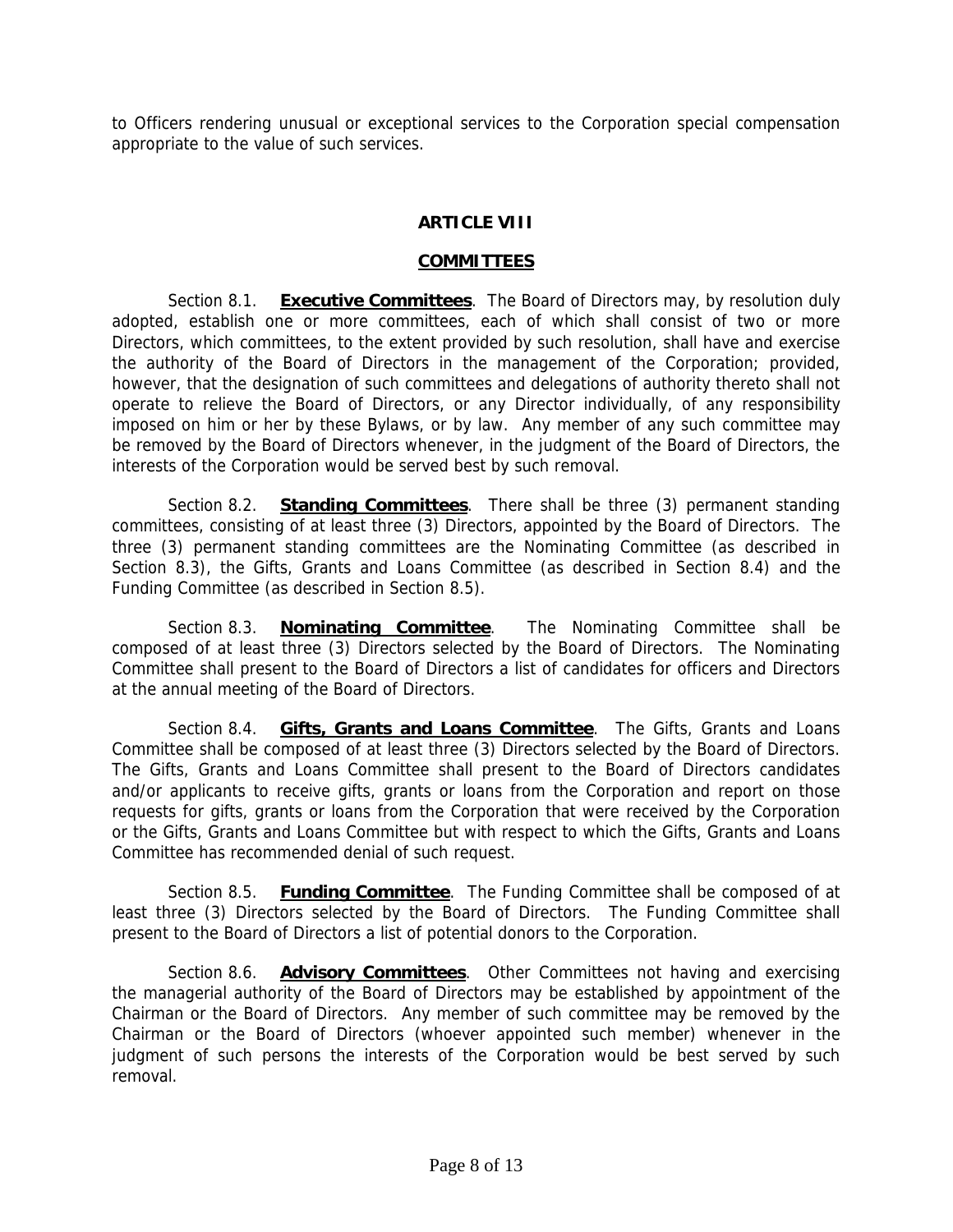Section 8.7. **Terms of Office**. Each member of a committee shall continue as such until his or her successor is appointed, unless such committee shall be sooner abolished, or until his or her earlier resignation, removal from office, or death.

Section 8.8. **Chairman**. One member of each committee shall be appointed chairman by the person or persons authorized to appoint the members of the committee. The chairman of the committee shall preside over the meetings of the committee.

Section 8.9. **Vacancies**. Vacancies in the membership of any committee shall be filled by appointments made in the same manner as provided in the case of original appointments, and any member so elected shall be elected for the unexpired term of his or her predecessor (if any).

Section 8.10. **Quorum**. Unless otherwise provided in a committee's establishing resolution, a majority of the whole committee shall constitute a quorum, and the act of a majority of members present at a meeting at which a quorum is present shall be an act of the committee.

Section 8.11. **Rules**. Each committee may adopt such rules and regulations for its meetings and the conduct of its activities as it may deem appropriate; provided, however, that such rules and regulations shall be consistent with these Bylaws, and provided further that regular minutes of all proceedings shall be kept.

Section 8.12. **Compensation.** The members of any committee shall not receive any stated salary for their services, but by resolution of the Board of Directors a fixed reasonable sum or expenses of attendance, if any, or both, may be allowed for attendance at each regular or special meeting of such committee. The Board of Directors shall have power in its discretion to contract for and to pay to any member of a committee rendering unusual or exceptional services to the Corporation special compensation appropriate to the value of such services.

## **ARTICLE IX**

## **BOOKS, RECORDS AND REPORTS**

Section 9.1. **Books and Records**. In compliance with Section 617.1601 of Florida Statutes, as amended, or any successor thereto, the Corporation shall keep as permanent records correct and complete books and records of accounts and shall keep minutes of the proceedings of the Board of Directors and committees possessing the authority of the Board of Directors. All books and records of the corporation shall be kept in written form or in another form capable of conversion into written form within a reasonable time.

Section 9.2. **Annual Reports**. The Corporation shall timely file all required forms with the appropriate governmental agency of the State of Florida.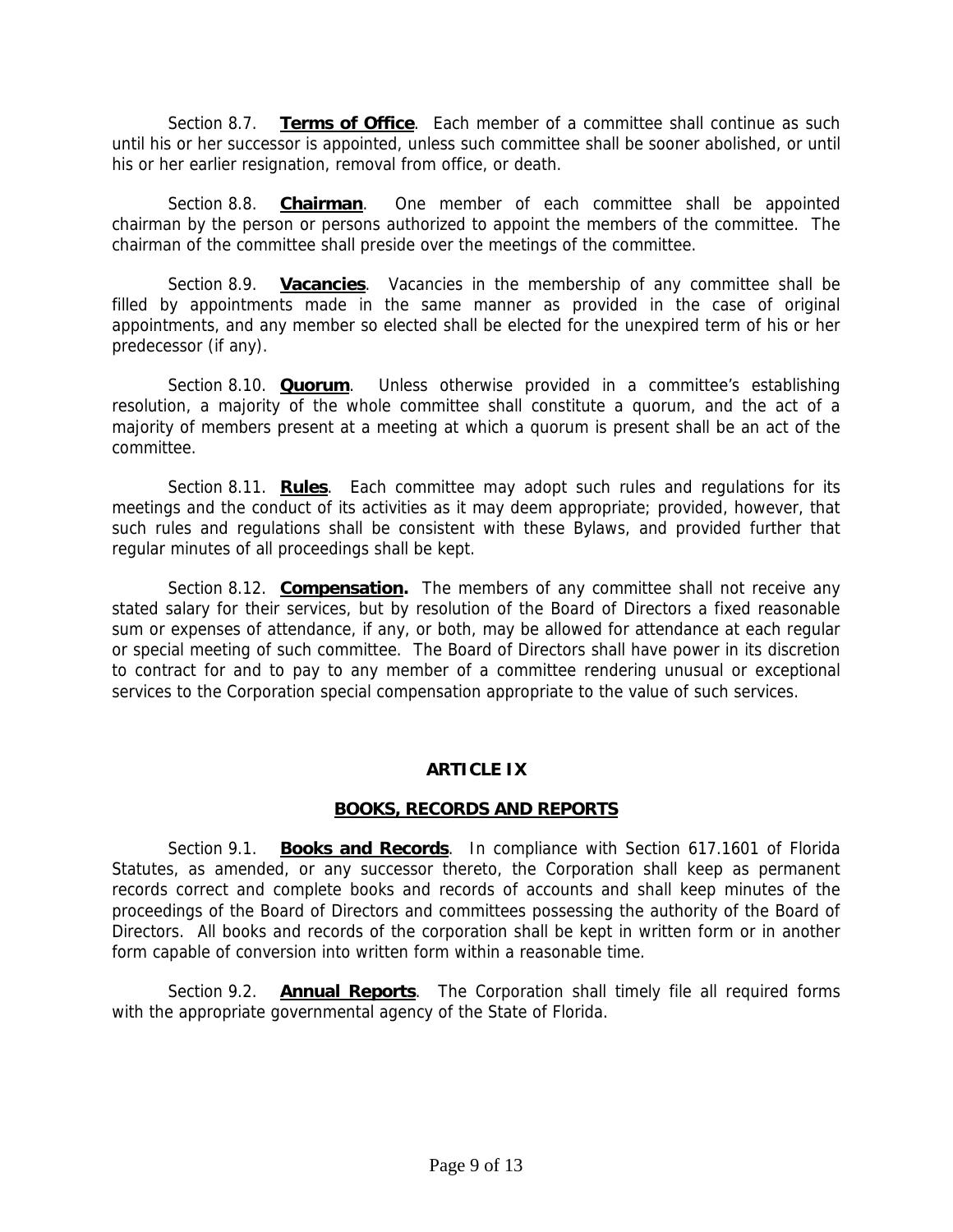## **ARTICLE X**

#### **CONTRACTS, CHECKS, DEPOSITS AND FUNDS**

Section 10.1. **Contracts**. Except as otherwise provided in these Bylaws, the Board of Directors may authorize any officer or agent to enter into any contract or execute and deliver any instrument in the name and on behalf of the Corporation, and such authority may be general or confined to a specific instance. Unless so authorized by the Board of Directors, no officer, employee, agent or representative shall have any power or authority to bind the Corporation by any contract or engagement, or to pledge its credit, or render it liable pecuniarily for any purpose or to any amount.

Section 10.2. **Gifts and Contributions**. The Board of Directors may accept on behalf of the Corporation any contribution, gift, bequest, or devise of any property whatsoever, for the general and special charitable purposes of the Corporation. However, if a direction by the donor of any gift, grant, devise or bequest, however expressed, would, if followed, result in a contrary use, or if the Board of Directors is advised by counsel that there is a risk of such result, the direction shall not be followed, but shall be varied by the Board of Directors so far as necessary to avoid such result; provided, that if the donor has clearly stated that compliance with the direction is a condition of the gift, grant, devise or bequest, then the gift, grant, devise or bequest shall not be accepted in case of such advice unless an appropriate judicial or administrative body first determines that the condition and direction need not be followed. Reasonable charges and expenses of counsel for such advice and proceedings shall be proper expenses of the Corporation.

Section 10.3. **Deposits**. All funds of the Corporation shall be deposited from time to time to the credit of the Corporation in such banks, trust companies, or other depositaries as the Board of Directors may elect.

Section 10.4. **Checks, Drafts, Orders for Payment**. All checks, drafts or orders for the payment of money, notes, or other evidences of indebtedness issued in the name of the Corporation shall be signed by such officer or officers, agent or agents of the Corporation and in such manner as the Board of Directors from time to time shall determine by resolution. In the absence of such determination, such instruments shall require the signatures of both the President and the Treasurer of the Corporation.

## **ARTICLE XI**

#### **NOTICES AND WAIVER**

Section 11.1. **Form; Delivery**. Notice required to be given to any party may be given in writing, by mail, addressed to such party at his or her address as it appears on the records of the Corporation. Such notice shall be deemed to be given at the time it is deposited in the United States mail. Except as otherwise provided under the provisions of law or these Bylaws, notice may also be delivered personally, or by telephone, telecopy, telegram, or private overnight mail service.

Section 11.2. **Waiver**. Whenever any notice is required to be given under the provisions of law or these Bylaws, a written waiver thereof, signed by the person or persons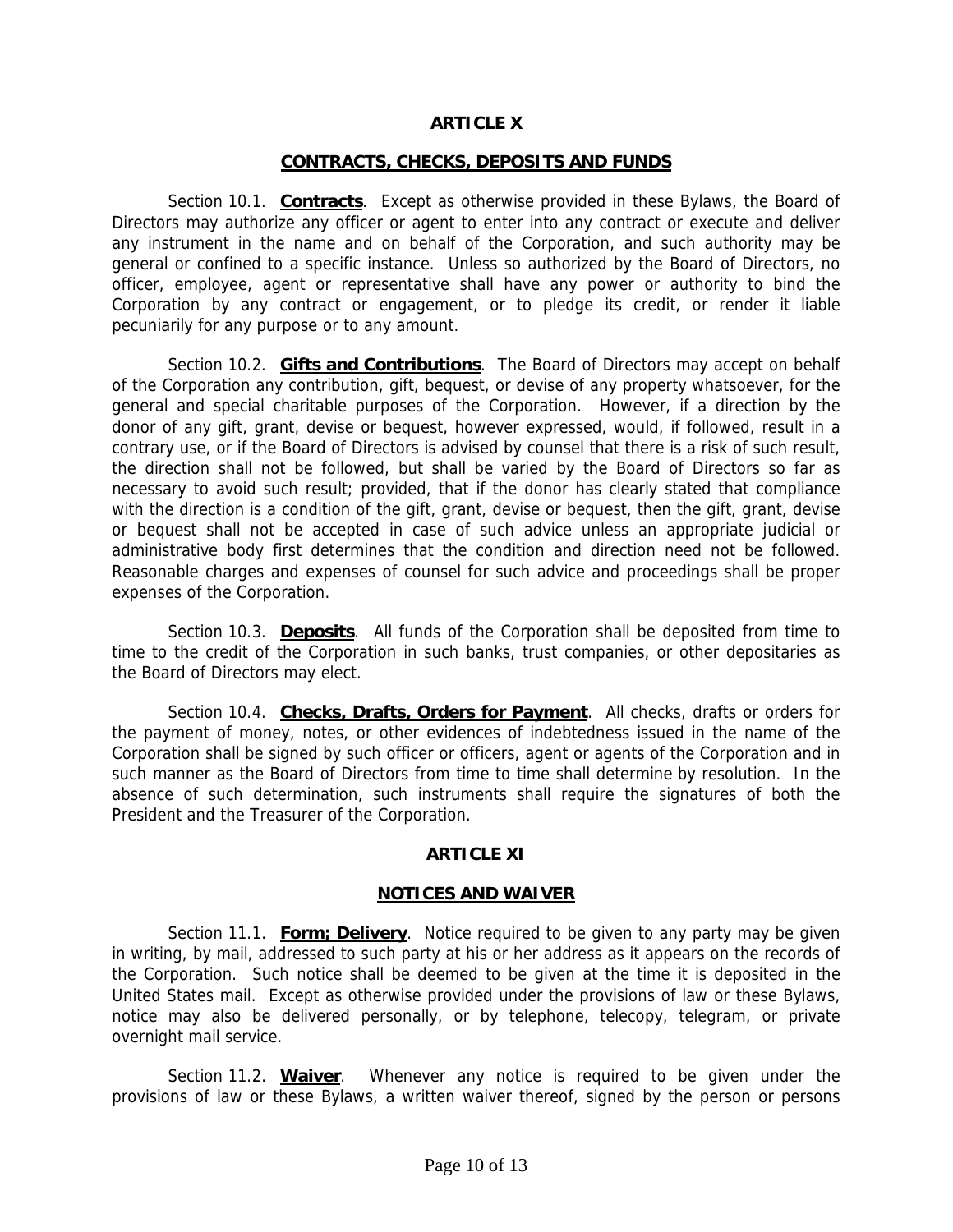entitled to said notice and filed with the records of the meeting, whether before or after the time stated therein, shall be deemed to be the equivalent of such notice. In addition, any Director who attends a meeting of the Board, without protesting such lack of notice at the commencement of the meeting, shall be conclusively deemed to have waived notice of such meeting.

# **ARTICLE XII**

#### **INVESTMENTS**

Section 12.1. **Management of Investments**. Funds, securities and other property of the Corporation may be invested and reinvested under the direct management of the Board of Directors, such officers of the Corporation as may be designated by the Board of Directors, or such investment managers and/or brokers as the Board of Directors, in the exercise of its judgment, may engage for such purpose. The Board of Directors may authorize any such investment manager or broker engaged by the Board of Directors for such purpose to exercise such discretion as the Board of Directors shall determine, in the exercise of its judgment, to be in the best interests of the Corporation; provided, however, that in all such instances, the Board of Directors clearly and specifically shall instruct such investment manager or broker as to the extent and limitations of the discretion so authorized and shall require such investment manager or broker to make regular reports to the Board of Directors as to its investment policies, transactions on behalf of the Corporation and the results thereof.

Section 12.2. **Permissible Investments**. The Corporation shall have the right to retain all or any part of any securities or property acquired by it in whatever manner, and to invest and reinvest any funds held by it, according to the judgment of the Board of Directors, without being restricted to the class of investments that a Director is or may be permitted by law to make or any similar restriction; provided, however, that (i) no action shall be taken by or on behalf of the Corporation if such action would result in the denial of the tax exemption under any Section or Sections of the Internal Revenue Code and its Regulations as they now exist or as they may be amended, including without limitation Sections 501 and 507, and (ii) if the Corporation is a "private foundation" as defined in Section 509(a) of the Code at any time, the Corporation shall not hold any investments that constitute excess business holdings, as defined in Section 4943 of the Internal Revenue Code and its Regulations, as they now exist or as they may be amended, or that jeopardize or may be deemed to jeopardize the carrying out of any of the Corporation's exempt purposes, as set forth in Section 4944 of the Internal Revenue Code and its Regulations, as they now exist or as they may be amended.

# **ARTICLE XIII**

## **MISCELLANEOUS**

Section 13.1. **Agents and Representatives.** The Board of Directors may appoint agents and representatives of the Corporation with powers and to perform acts or duties on behalf of the Corporation as the Board of Directors may see fit, so far as may be consistent with these Bylaws and to the extent authorized by law.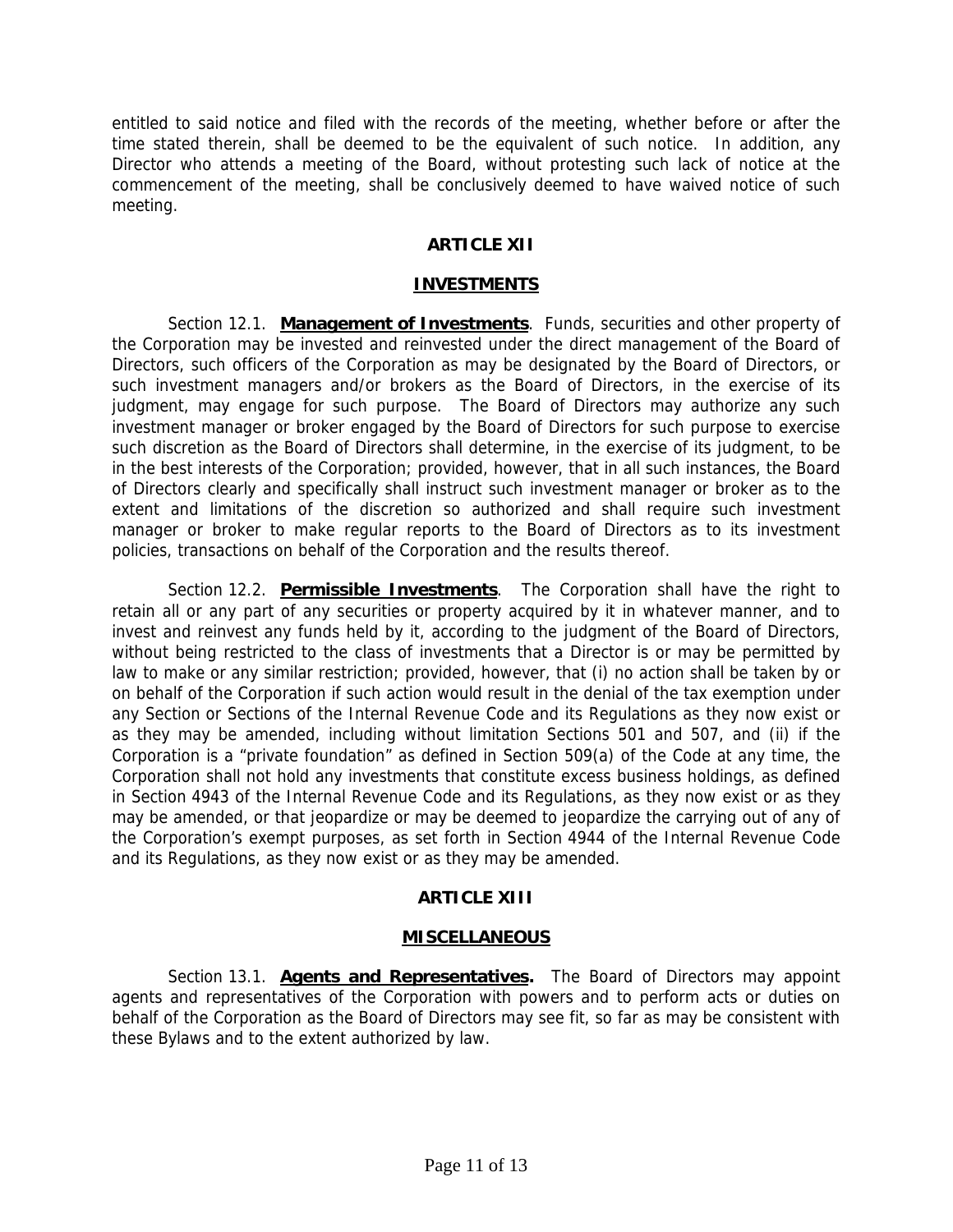Section 13.2. **Fiscal Year**. The fiscal year of the Corporation shall begin on January 1<sup>st</sup> and end on December  $31<sup>st</sup>$  of that year. The first fiscal year shall commence on the date of incorporation.

Section 13.3. **Corporate Seal**. The Board of Directors may provide for a corporate seal which shall be circular in form and shall have inscribed thereon the name of the Corporation and the words "Florida Corporation Not For Profit."

Section 13.4. **Indemnification**. The Corporation shall indemnify and advance expenses on behalf of its Directors and Officers to the fullest extent permitted under Section 617.0831 of Florida Statutes, as amended, or any successor thereto. Said indemnification shall extend to any and all liabilities of the Directors or Officers arising from their relationships with the Corporation in any and all capacities. By resolution duly adopted, the Board of Directors may authorize the Corporation to (i) indemnify any or all of its employees and agents who are not Directors to any extent that the Board of Directors may determine, up to and including the fullest extent permitted under Section 617.0831 of Florida Statutes, as amended, or any successor statute thereto, and/or (ii) provide insurance coverage to any and all of its Directors, officers, employees and agents against any or all risks or liabilities that such persons may incur by virtue of their relationships with the Corporation.

Section 13.5. **Definition of the Code**. For purposes of these Bylaws, the "**Code**" shall mean the Internal Revenue Code of 1986, as amended, as now enacted, or to corresponding provisions of any future United States revenue law enforced and effected during the continuance of the Corporation.

Section 13.6. **Severability**. If any provision of these Bylaws, or any section, sentence, clause, phrase, or word, or the application thereof in any circumstances, is held invalid, void or unenforceable, the validity of the remainder of these Bylaws shall not be affected thereby, and to this end the provisions hereof are declared to be severable.

Section 13.7. **Captions**. The captions contained in these Bylaws are for reference only, are not a part of these Bylaws and are not intended in any way to limit or enlarge the terms and provisions of these Bylaws.

Section 13.8. **Gender**. Whenever in these Bylaws the context so requires, the singular number shall include the plural and the plural shall include the singular, and the use of a word denoting one gender shall be deemed to include the other gender.

Section 13.9. **Interpretation**. In the event of any conflict between the Articles of Incorporation and these Bylaws, the Articles of Incorporation shall control.

# **ARTICLE XIV**

## **PARLIAMENTARY AUTHORITY**

The current edition of Robert's Rules of Order shall be the governing authority for conduct of all meetings of the Board of Directors and all committees, except where inconsistent with law, the Articles of Incorporation, these Bylaws or the rules adopted by the Board of Directors or any such committee for the conduct of its meetings.